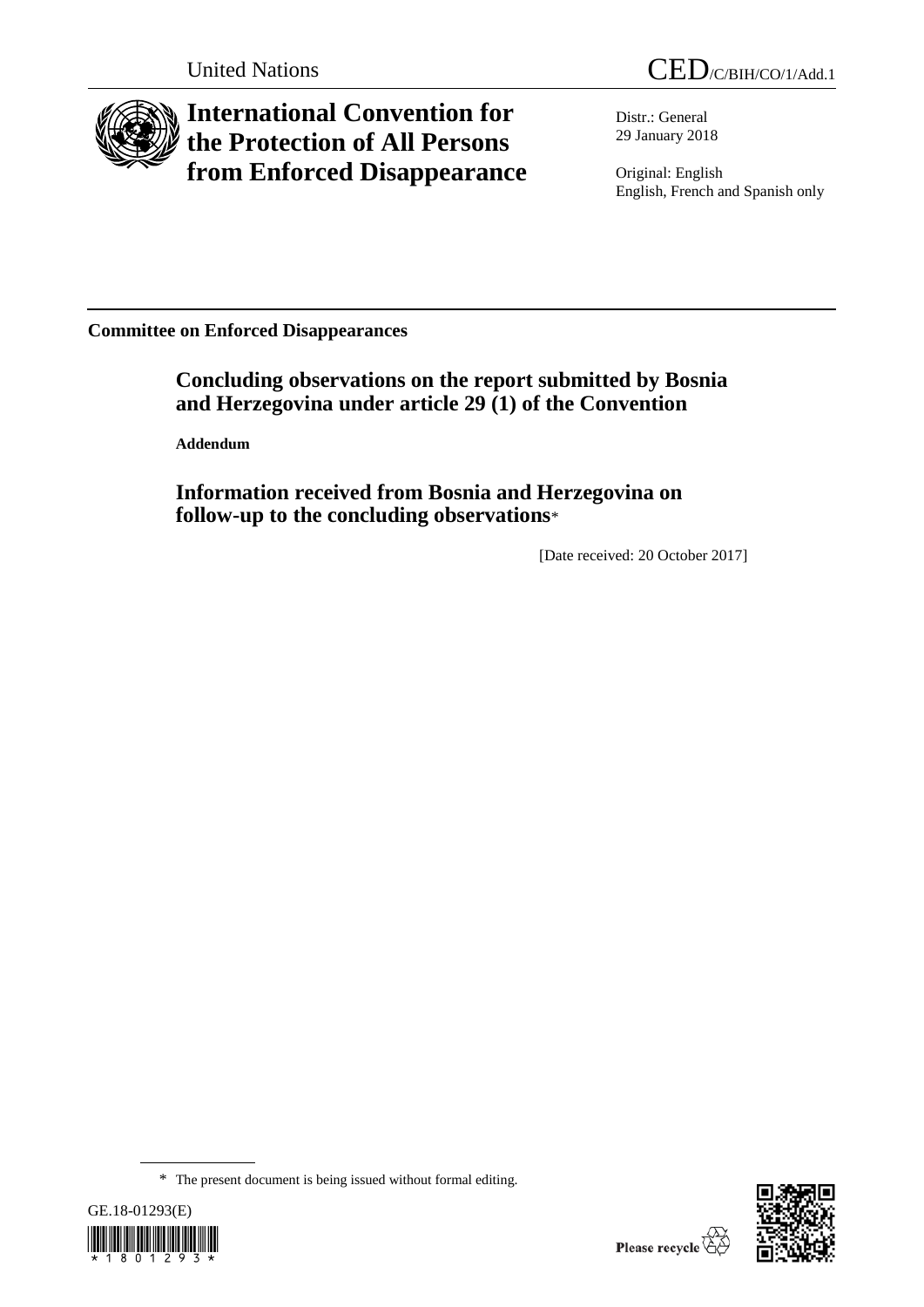## **The Information on the Implementation of Recommendations 18, 20 and 32 of the concluding observations**

1. The Committee on Enforced Disappearances considered the initial report submitted by Bosnia and Herzegovina under article 29 of the International Convention for the Protection of All Persons from Enforced Disappearance in Bosnia and Herzegovina and adopted concluding observations.

2. In the concluding observations, the Committee requests the submission of relevant information on the implementation of its recommendations 18, 20 and 32 by 14 October 2017.

3. At the 102nd session held on 23 May 2017, the Council of Ministers of Bosnia and Herzegovina noted the Information on concluding observations adopted by the Committee on Enforced Disappearances (CED) after consideration of the Initial Report on the Application of the International Convention for the Protection of All Persons from Enforced Disappearance in Bosnia and Herzegovina, with a view of fulfilling the obligations of Bosnia and Herzegovina.

4. On that occasion, the Council of Ministers of Bosnia and Herzegovina tasked the Ministry of Human Rights and Refugees of Bosnia and Herzegovina to transmit the concluding observations of the Committee on Enforced Disappearances to the relevant institutions in Bosnia and Herzegovina to which they relate, to hold meetings of the Inter-Agency Working Group that was in charge of drafting the Initial Report of Bosnia and Herzegovina on the Implementation of the International Convention for the Protection of All Persons from Enforced Disappearance in Bosnia and Herzegovina and to present concluding observations and recommendations with a view to implementing them.

5. There were two meetings of the Inter-Agency Working Group that produced the Initial Report of Bosnia and Herzegovina and was responsible for coordinating the implementation of the obligations under the recommendations by the Committee on Enforced Disappearances. The concluding observations of the Committee were submitted to the relevant institutions in Bosnia and Herzegovina to which they relate.

6. For the purpose of compiling this Information on the Implementation of Recommendations 18, 20 and 32 by the Committee on Enforced Disappearances, the Prosecutor's Office of Bosnia and Herzegovina, the State Investigation and Protection Agency of Bosnia and Herzegovina and the Missing Persons Institution of Bosnia and Herzegovina were requested to provide information on the basis of which the present Information about Implementation of recommendations 18, 20 and 32 was put together as follows:

#### **Paragraph 18**

**The Committee recommends that the State party continue its efforts to establish the truth and determine the fate and whereabouts of all the individuals who have been reported as missing and, in the event of death, the identification of their remains. It recommends, in particular, that the State party:** 

(a) **Provide the Prosecutor's Office of Bosnia and Herzegovina with adequate human and financial resources and appoint additional forensic experts to ensure that exhumations and identifications takes place as swiftly as possible upon the location of mortal remains;**

(b) **Expedite the process of verifying data in the Central Record of Missing Persons.**

7. The Prosecutor's Office of Bosnia and Herzegovina provided their observations on recommendation 18 by the Committee on Enforced Disappearances.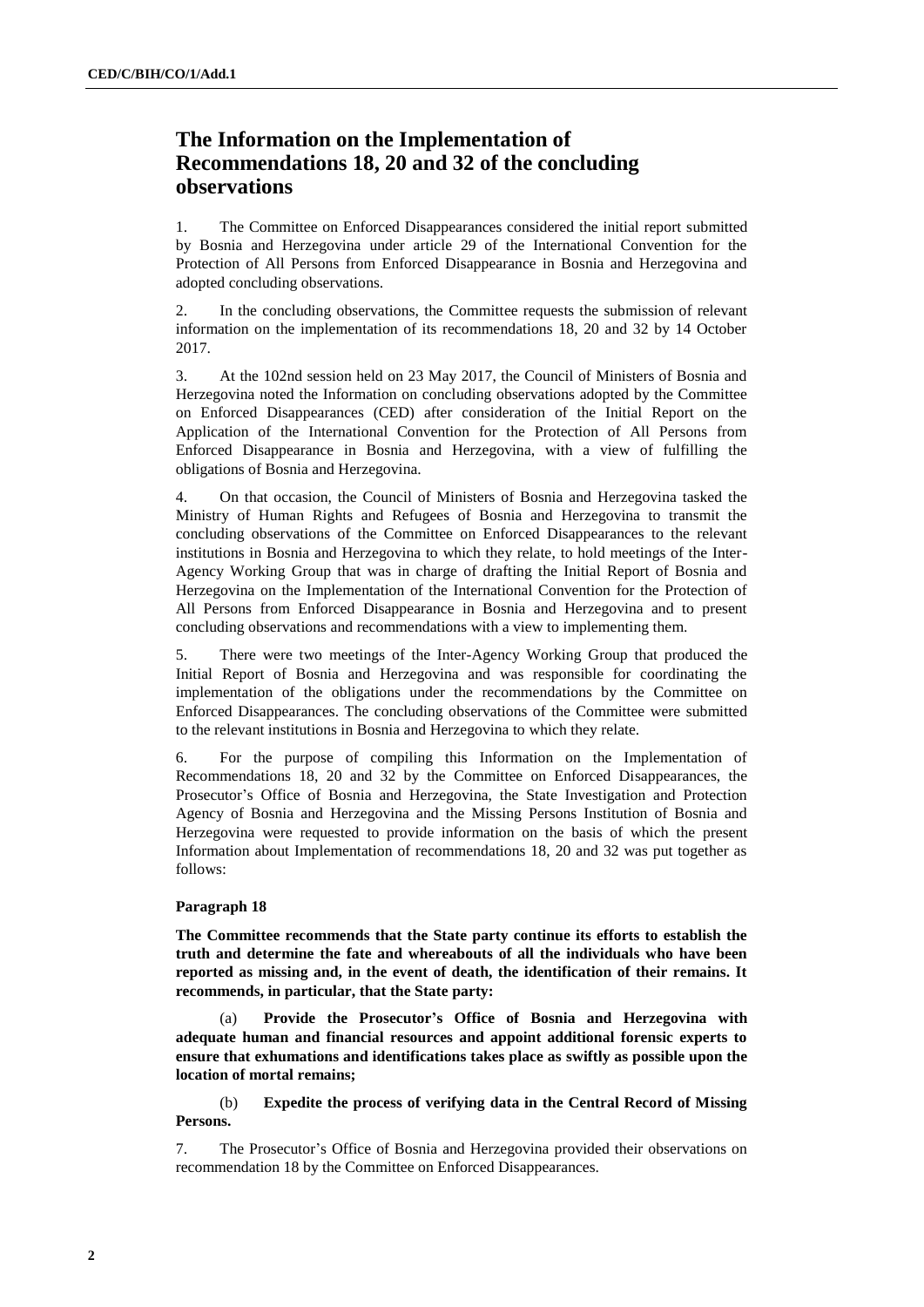8. With regard to human resources in the Prosecutor's Office of Bosnia and Herzegovina, through its 2018 regular budget, the Prosecutor's Office of Bosnia and Herzegovina has received the necessary funds for salaries and benefits of all employees, bearing in mind the supplementary letter of intent of the International Monetary Fund containing a provision that the beneficiaries will not employ any new staff members, for which reason the Prosecutor's Office of Bosnia and Herzegovina will not employ any new staff members to be paid from regular budget. This conclusion was repeated and confirmed at a meeting of the Prosecutor's Office of Bosnia and Herzegovina with the Ministry of Finance and Treasury of Bosnia and Herzegovina which served as consultations on the 2018 budget.

9. Through the IPA 2013 Project — Enhancing War Crime Case Processing in Bosnia and Herzegovina, in 2018, funds of BAM 1,148,548.19 were provided to the Prosecutor's Office of Bosnia and Herzegovina for employment of 28 staff members of various professions to be dedicated exclusively to war crimes cases. We note that the first tranche, which is dedicated to 2017, has been transferred to the Prosecutor's Office of Bosnia and Herzegovina and is being spent and the other is expected in January 2018.

10. As far as financial resources are concerned, as requested by the Prosecutor's Office of Bosnia and Herzegovina, the Ministry of Finance and Treasury of Bosnia and Herzegovina has approved for the exhumation expenses in 2018 even BAM 600,000 more than in 2017. The Prosecutor's Office of Bosnia and Herzegovina states that all current liabilities are paid from 2017 regular budget and the IPA 2013 project — Enhancing War Crime Case Processing in Bosnia and Herzegovina can allocate BAM 167,332.99 for these purposes.

11. **The Prosecutor's Office of Bosnia and Herzegovina specifically states that the additional amount of BAM 600,000 could cover all the planned costs in all budget positions aimed at having exhumations and identification carried out as soon as possible after finding mortal remains.**

### **A. The issue of appointment of additional forensic experts to ensure that exhumations and identifications takes place as swiftly as possible upon the location of mortal remains is an outstanding issue and, in the opinion of the Prosecutor's Office of Bosnia and Herzegovina, special attention should be paid to this issue in the forthcoming period**

12. In Bosnia and Herzegovina there are different approaches to the organization and institutionalization of forensic activity. There is an expert institution in the Republika Srpska — the Forensic Medicine Institute, in which several forensic experts work. In the Federation of Bosnia and Herzegovina, four forensic experts are hired on a case-by-case basis, as they have their employment contracts with other institutions. This issue becomes more difficult year after year.

13. Training of new staff is urgently needed and indispensable so that this activity can be carried out faster and more efficiently and that some complex expert opinions can be obtained without going for them to other countries.

14. The issue of the lack of forensic experts to meet needs of the Federation of Bosnia and Herzegovina and the issuer of establishment of the Forensic Medicine Institute were relaunched at the meeting of the Inter-working Group held on 5 September 2017.

15. To put it chronologically, the initiative for the establishment of the Forensic Medicine Institute to meet needs of Bosnia and Herzegovina was launched in 2009 by the International Commission on Missing Persons (ICMP) and re-launched in 2014.

16. With this end in view, in 2014, ICMP held a series of meetings with associations of families of missing persons, the Ministries of Justice, Health and Finance, the Chairman of the BiH Council of Ministers and the Federation Chief Prosecutor supporting the idea of establishing the Forensic Medicine Institute of the Federation of Bosnia and Herzegovina, which would achieve a balance in the provision of expert services in forensic medicine in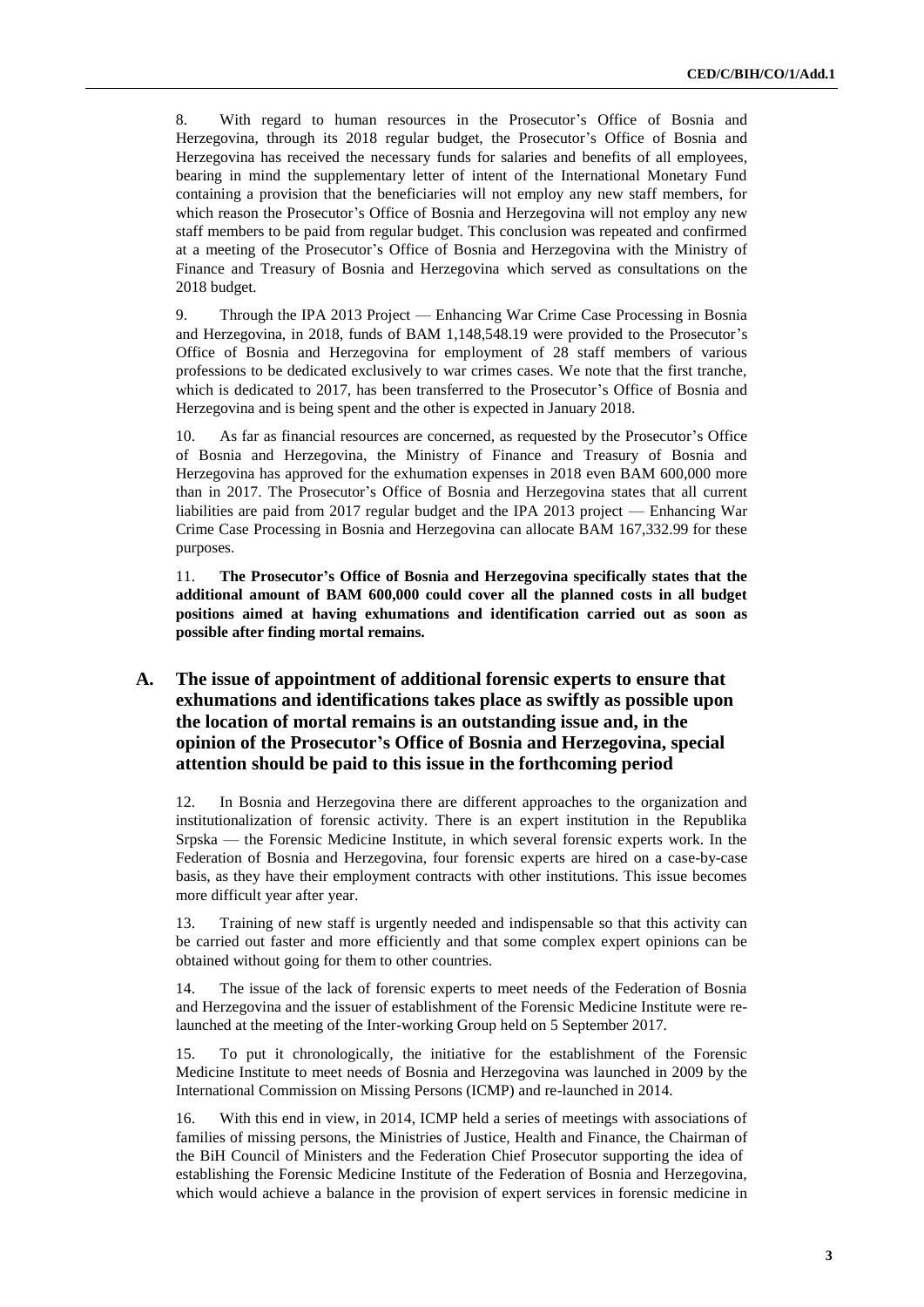Bosnia and Herzegovina and enable access to European funds intended for the development of this activity.

17. On 5 June 2014, the Government of the Federation of Bosnia and Herzegovina adopted an initiative for the establishment of the Forensic Medicine Institute and sent Amendments to the Law on Federation Ministries and Other Administrative Bodies to the Parliament for passage in order to provide legal grounds for establishing this institution.

18. The initiative for the establishment of the Forensic Medicine Institute to meet needs of the Federation of Bosnia and Herzegovina has not been actualized.

19. The Inter-Agency Working Group responsible for coordinating the implementation of the obligations under recommendations by the Committee on Enforced Disappearance has the information that in 2016, with the support of the Federation Minister of Justice, an expert working group was established, which made the Paper on the Establishment of the Forensic Medicine Institute of the Federation of Bosnia and Herzegovina. This initiative is supported by ICMP and other members of the international community in Bosnia and Herzegovina, including the Delegation of the European Union, the Embassy of Switzerland, Sweden, USA, UNDP and others, in addition to the Federation Ministry of Justice.

20. Informing about this recommendation by the Committee on Enforced Disappearance, the State Investigation and Protection Agency of Bosnia and Herzegovina provided information regarding the establishment of the "TERRA" Operational Team, which started operation on 18 January 2016. The Team consists of police officers of the Sectors for Investigation of War Crimes and Criminal Offenses Punishable under International Humanitarian Law of Banja Luka, Mostar, Sarajevo and Tuzla Regional Offices.

21. In accordance with the law, the Operation Team is acting by orders of the Prosecutor's Office of Bosnia and Herzegovina, conducts operational and investigative actions, conducts activities for finding missing persons and finds locations where there are massive or individual graves of missing persons. In the process of finding missing persons, apart from cooperating with the Prosecutor's Office of Bosnia and Herzegovina, the Operation Team cooperates with the Missing Persons Institute of Bosnia and Herzegovina and The Hague Tribunal Department in Bosnia and Herzegovina.

#### **B. Verification of missing persons**

22. With regard to the verification of missing persons, all cases with active dossiers (i.e. dossiers relating to persons still traced) are verified. There are 7,017 such dossiers.

- 23. As of today, the total number of verified persons is 23,482.
- 24. In the year 2017, 1,982 cases (dossiers) are verified as of today.

#### **Paragraph 20**

**The Committee recommends that the State party provide the Missing Persons Institute with the financial, human and technological resources necessary to adequately fulfil its mandate and expedite the appointment of the members of the Board of Directors.**

25. When it comes to the *appointment of members of the Steering Board*, at the 77th meeting held on 13 October 2016, the Council of Ministers of Bosnia and Herzegovina adopted the Decision on the Establishment of the Temporary Steering Board of the Missing Persons Institute of Bosnia and Herzegovina. The Temporary Steering Board has all the responsibilities and obligations in accordance with the law and the international agreement on the establishment of the Institute and is appointed for a period until the members of the Steering Committee selected in an open competition have been appointed.

26. Regarding the financial, human and technological resources of the Missing Persons Institute of Bosnia and Herzegovina, they are absolutely inadequate given the mandate and mission of the Missing Persons Institute of Bosnia and Herzegovina.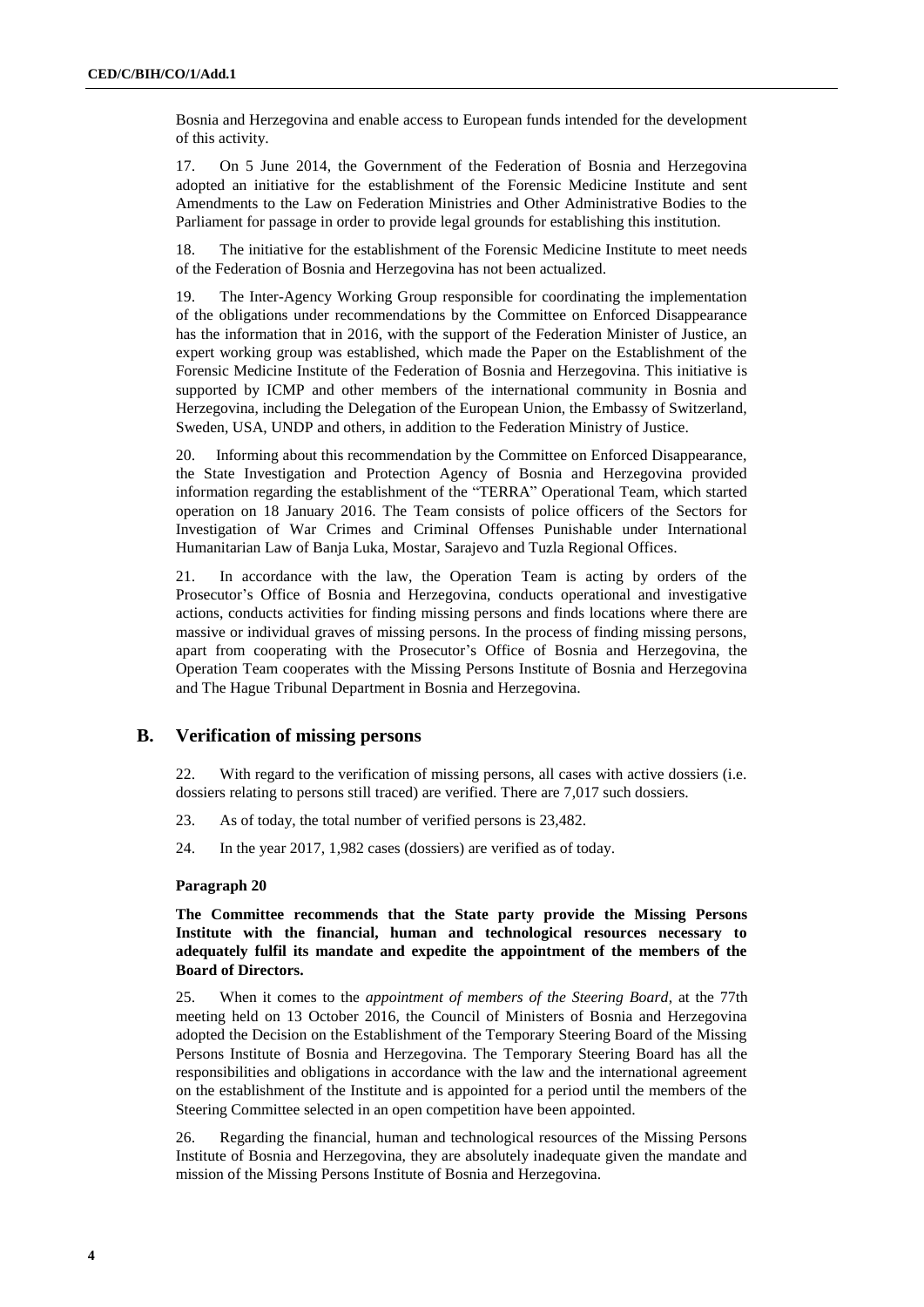27. When it comes to financial and technological resources, the Missing Persons Institute of Bosnia and Herzegovina has not been provided with sufficient financial resources for procurement of adequate equipment and creation of conditions for a more efficient operation of the Missing Persons Institute of Bosnia and Herzegovina.

28. When it comes to human resources, the Missing Persons Institute of Bosnia and Herzegovina needs to be significantly strengthened. The insufficient number of staff (18 investigators and 5 heads of field offices) is searching for 7,011 missing persons, so each of them searches for 304 missing persons on average.

29. Within the approved upper limits of 2018 budget of the Missing Persons Institute of Bosnia and Herzegovina, the Ministry of Finance and Treasury of Bosnia and Herzegovina appropriated to the Missing Persons Institute of Bosnia and Herzegovina an amount of BAM 185,000.

30. In order to strengthen the functional and technical capacities of the Missing Persons Institute of Bosnia and Herzegovina, in line with the June 2010 recommendations by the Committee on Enforced Disappearance, which were repeated in the October 2016 Report by the Committee on Enforced Disappearance, in the 2018 Request for Appropriation (Annex to the Request for Budget of the Institute), the management of the Missing Persons Institute of Bosnia and Herzegovina requested from the Ministry of Finance and Treasury of Bosnia and Herzegovina BAM 312,000 for procurement of the following equipment:

- BAM 275,000.00 for procurement of specialized official vehicles required by the Missing Persons Institute of Bosnia and Herzegovina in accordance with the Rulebook on Specialized Official Vehicles at the Institute for Missing Persons of BiH;
- BAM 37,000.00 for procurement of IT equipment at the headquarters of the Missing Persons Institute of Bosnia and Herzegovina. IT equipment: computers, scanners, laptops, printers, fax machines, telephones, scanners, audio-visual equipment, etc. are torn, broken, incompatible, subject to frequent malfunctions. The average age of computer and other equipment is 9.5 years.

31. Regarding human resources, the management of the Missing Persons Institute of Bosnia and Herzegovina will propose a new Rulebook on Internal Organization and Job Descriptions and Work Tasks in 2018 in order to build staff capacities of the Missing Persons Institute of Bosnia and Herzegovina and to implement the recommendations by the Committee on Enforced Disappearance.

#### **Paragraph 32**

**The Committee recommends that the State party expedite the establishment of the national preventive mechanism, make it fully operational rapidly and provide it with sufficient human and financial resources.**

32. Activities to amend the Law on the Ombudsman for Human Rights of Bosnia and Herzegovina began in May 2017 in line with an initiative of the Ombudsman for Human Rights of Bosnia and Herzegovina.

33. The amendments to the Law on the Ombudsman for Human Rights of Bosnia and Herzegovina also include new provisions defining the role of the Ombudsman Institution for Human Rights as a preventative mechanism under the Optional Protocol to the Convention against Torture and Other Cruel, Inhuman or Degrading Treatment or Punishment adopted by the General Assembly UN, on 18 December 2002, in Resolution A/RES/57/199, which entered into force on 22 June 2006.

34. The proposed provision should ensure the fulfilment of the obligation under Article 17 of the Optional Protocol to the Convention against Torture and Other Cruel, Inhuman or Degrading Treatment or Punishment, which Bosnia and Herzegovina ratified in October 2008, undertaking an obligation to establish a preventive mechanism within one year of ratification date, which has expired. The complaints received by the Institution from people with restricted freedom of movement, whose number increases each year, are also a clear